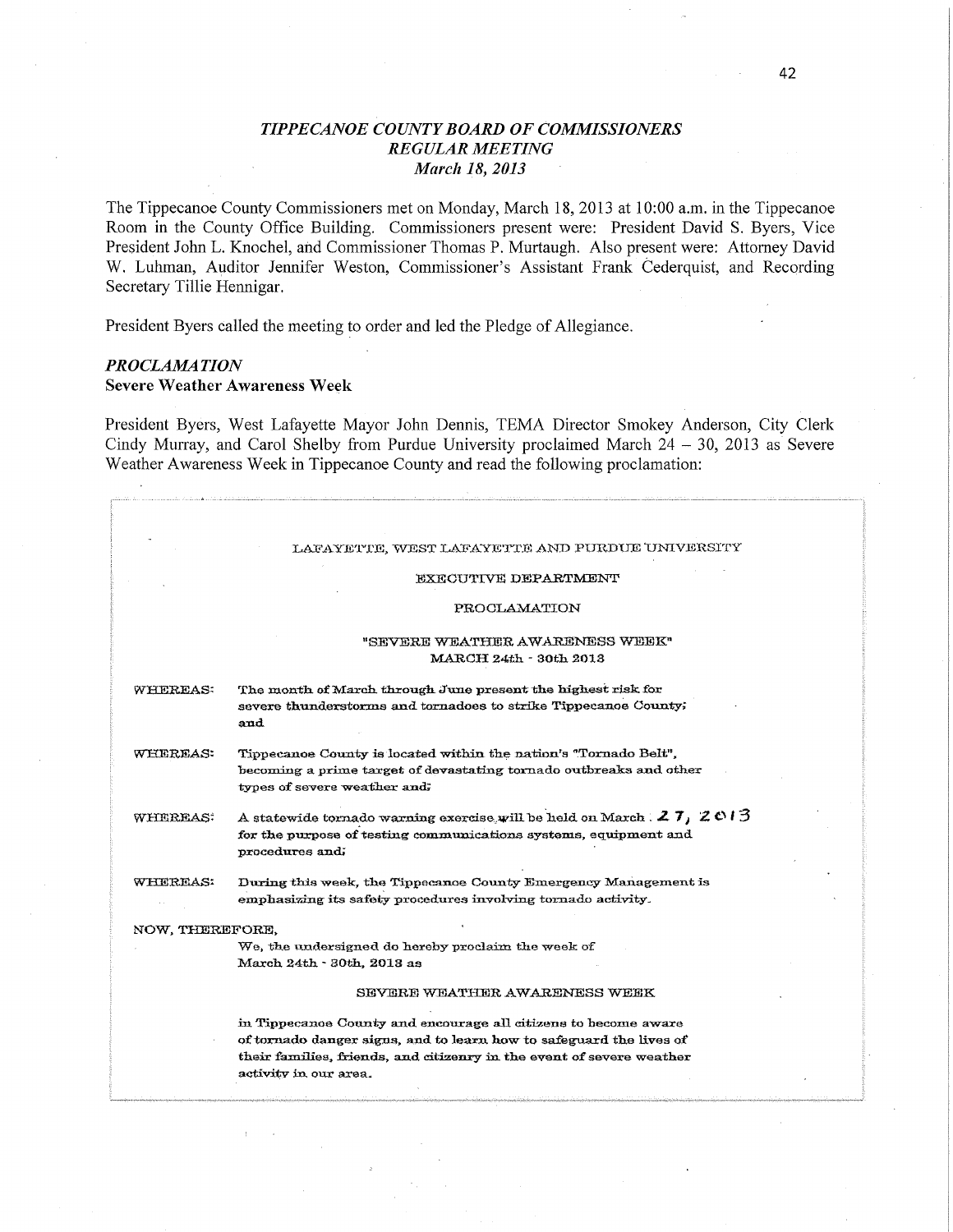The Proclamation was signed by President Byers, Vice President John Knochel, Commissioner Tom Murtaugh, Lafayette Mayor Tony Roswarski, West Lafayette Mayor John Dennis, and Purdue University representative Carol Shelby.

#### **PROCLAMATION**

#### Preservation & Encouragement of Barber Shop Quartet Singing

President Byers, Commissioners Knochel and Murtaugh read the proclamation recognizing March 22 -24 as Barbershop Harmony Days.

Proclamation Whereas The Society for the Preservation and Encouragement of Barber Shop Quartet Singing in America, Inc. (SPEBSQSA) - now recognized as The Barbershop Harmony Society-was officially organized April 11, 1938 in Tulsa, Oklahoma; and Whereas The Lafayette Indiana Chapter of the SPEBSQSA (the Tippecanotes Chorus), was officially organized within the Society's Cardinal District in the year 1947, and Mhereas The Barbershop Harmony Society celebrates its 75<sup>th</sup> anniversary and our local Tippecanotes Chorus celebrates its 66<sup>th</sup> anniversary, and Mhereas The Cardinal District of the SPEBSQSA has chosen the Tippecanotes Chorus to host its Spring Convention and Chorus-Quartet competitions in Lafayette/West Lafayette thru the weekend of March 22-24, 2013, and Mhereas The Barbershop Harmony Society, its Districts and Chapters encourage harmony amongst all people of the world through the universal language of music; actively preserving and presenting a distinct style of vocal music that originated in North America, and *Mereas* Barbershoppers promote musical education in our high schools and communities through music scholarships and other means, and support charitable foundations; and Mhereas The Tippecanotes are engaged in laudable civic service and enrichment of our cultural life through the fostering of traditional values in entertainment and community endeavors; SVow, therefore, we, DAVID BYERS, JOHN KNOCHEL, TOM MURTAUGH Commissioners of Tippecanoe County, Indiana, do hereby proclaim March 22 - 24, 2013, as Barbershop Harmony Days In witness whereof, we have hereunto set our hands and caused the seal of the County to be affixed. Done this 18th day of March, 2018.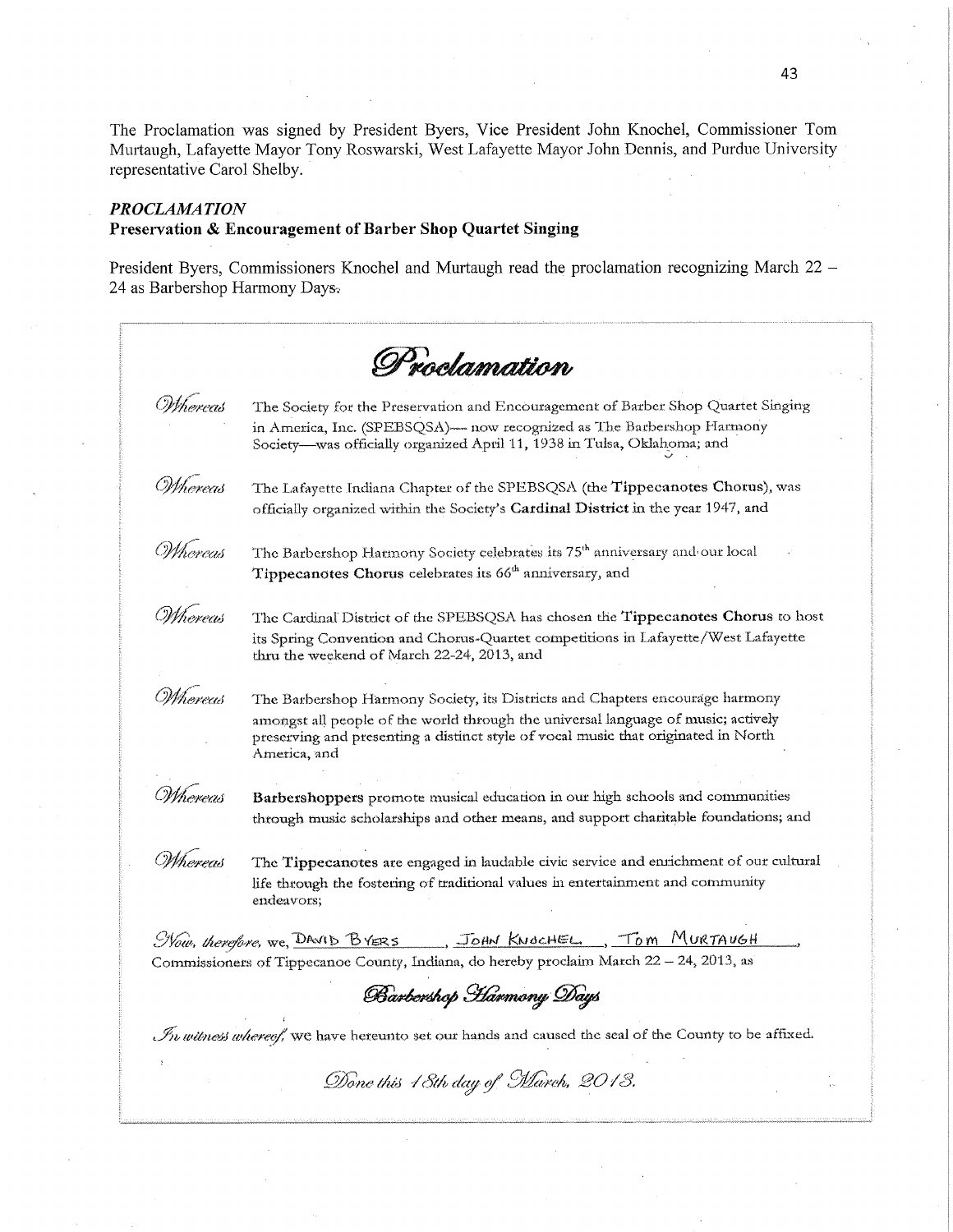Following the reading of the proclamation, the Tippecanotes performed the Pledge of Allegiance.

#### *APPROVAL* OF *MINUTES*

**0** Commissioner Knochel moved to approve the minutes of the regular meeting held March 4, 2013, second by Commissioner Murtaugh; motion carried.

## *PRESENTATION* OF *ACCOUNT S PAYABLE VOUCHERS*

**0** Commissioner Knochel moved to approve the accounts payable vouchers for March 5, 7, 8, 11, 13, 15, and 18, 2013 as submitted without exception, second by Commissioner Murtaugh; motion carried.

## *HIGHWAY* – Opal Kuhl **McCarty Lane Change** Orders **#12,** 13, 14, 15, 16, 17, 18' **from** Milestone **Contractors,** LP.

Highway'Director Kuhl said the McCarty Lane project is complete. The contractor and INDOT have finalized the paperwork, creating the following change orders:

Change Order #12 allowed for 7 additional days due to weather restrictions. There is no change to the dollar amount. *'* 

Change Order #13 is extra work for closures. The road was closed over the Winter, which was not originally planned, creating additional signs and barricades. The signs required monitoring, repairs and replacements. Change Order #13 is in the amount of \$10,902.87.

Change Order #14 was for berm drainage and additional grading on State Road 26. The amount for Change Order #14 is \$606.74.

Change Order #15 is for additional rip rap and grading for erosion issues on the cross road ditches. The amount is \$6,029.89.

Change Order #16 is for a driveway along the cul-de-sac that needed realignment and widened. The amount is \$1,046.15. \

Change Order #17 is a deduction for asphalt overrun in the amount of \$79,728.23.

Change Order #18 balances all quantities in the contract in the amount of \$231,320.26.

The final total for the McCarty Lane project is \$6,758,593.12. The project was a Federal Aid project with an 80% federal allotment of **funds.** The 20% match was from the County Road 350 S project from several years ago.

**0** Commissioner Knochel moved to approve Change Orders 12, 13, 14, 15, 16, 17, and 18 as presented, second by Commissioner Murtaugh; motion carried. *'* 

*ORDINANCE 2013-10-CM* - Amending **Tippecanoe** Cdunty Code, **Chapter** 72, **Schedule** III (B), **Traffic" Schedule regarding Stop** Intersections with **Railways —** *First Reading*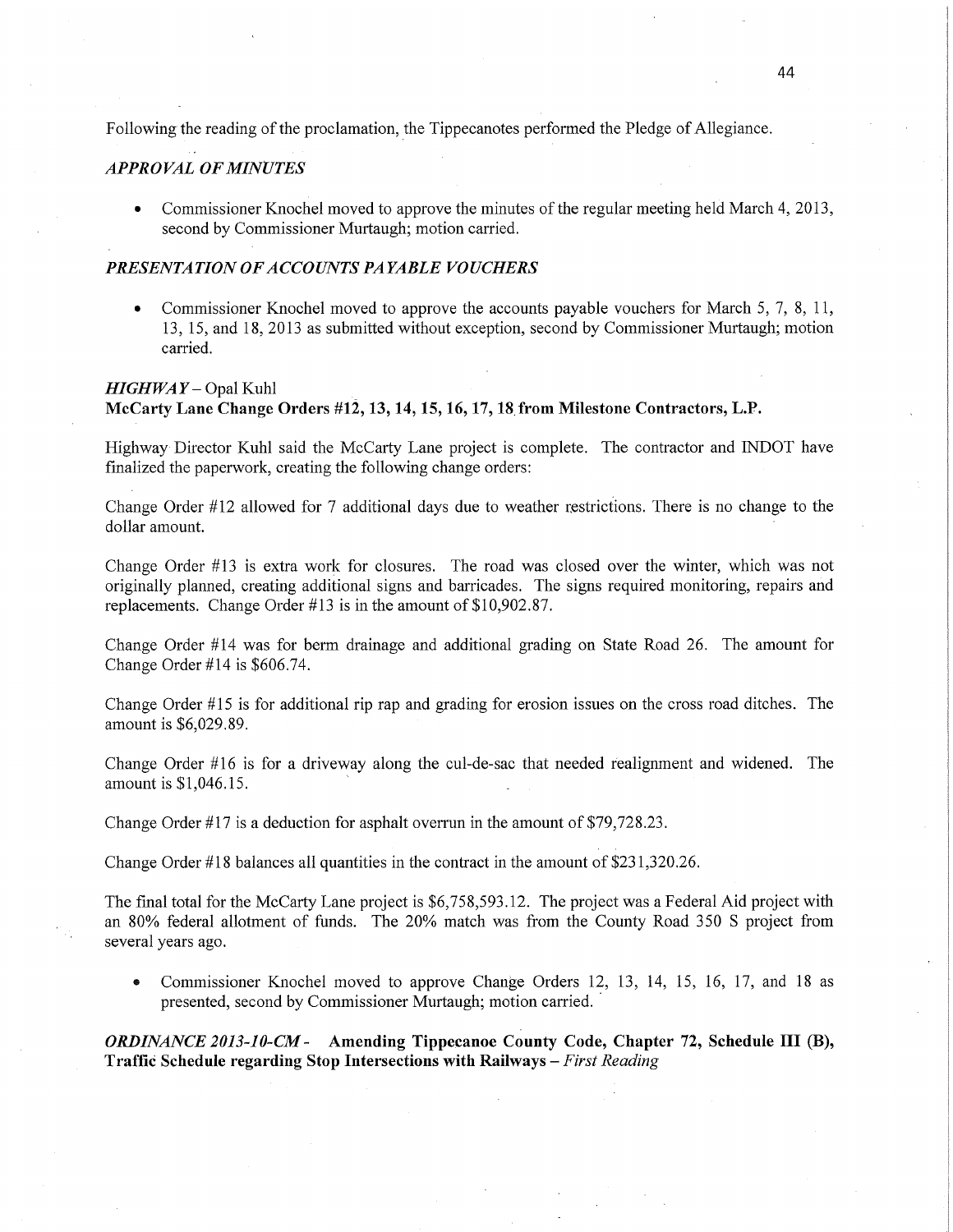Highway Technician Services Coordinator Mike Parks said the Ordinance revises the stop sign schedule for railroad crossings, deleting stop signs no longer present due to the Hoosier Heartland construction.

Commissioner Knochel moved to approve Ordinance 2013-10-CM as presented, second by Commissioner Murtaugh.

President Byers invited public comments in approval of or opposition to the Ordinance. There were none.

Auditor Weston recorded the vote.

| <b>Byers</b> | Aye |
|--------------|-----|
| Knochel      | Aye |
| Murtaugh     | Aye |

Ordinance 2013—10-CM passed 3—0 on first reading.

- Commissioner Knochel moved to suspend the rules and hear Ordinance 2013-10-CM on second reading, second by Commissioner Murtaugh; motion carried. '
- Commissioner Knochel moved to hear Ordinance 2013-10-CM on second reading, second by Commissioner Murtaugh.

President Byers invited public comment in approval of or opposition to the Ordinance. There were none.

Auditor Weston recorded the vote.

| <b>Byers</b> | Aye |
|--------------|-----|
| Knochel      | Aye |
| Murtaugh     | Aye |

Ordinance 2013-10-CM passed 3-0 on second and final reading.

#### **Utility Maintenance Bond- American Suburban Utilities**

Director Kuhl presented a Utility Maintenance Bond from American Suburban Utilities in the amount of \$5,000 for work in the right-of-ways.

**0** Commissioner Knochel moved to approve the Utility Maintenance Bond as presented, second by Commissioner Murtaugh; motion carried.

#### License or **Permit** Bond *—* **E** *&* B **Paving, Inc.**

Director Kuhl presented a License or Permit Bond from E & B Paving in the amount of \$100,000 for the use of County Road 900 N during the next phase of the Hoosier Heartland. The bond was requested in the event that E & B Paving damages CR 900, which was resurfaced in 2012.

**0** Commissioner Knochel moved to approve the License or Permit Bond for E & B Paving as presented, second by Commissioner Murtaugh; motion carried.

## Continuation **Certificate** *-* Tri—County Company, dba TDS Telecom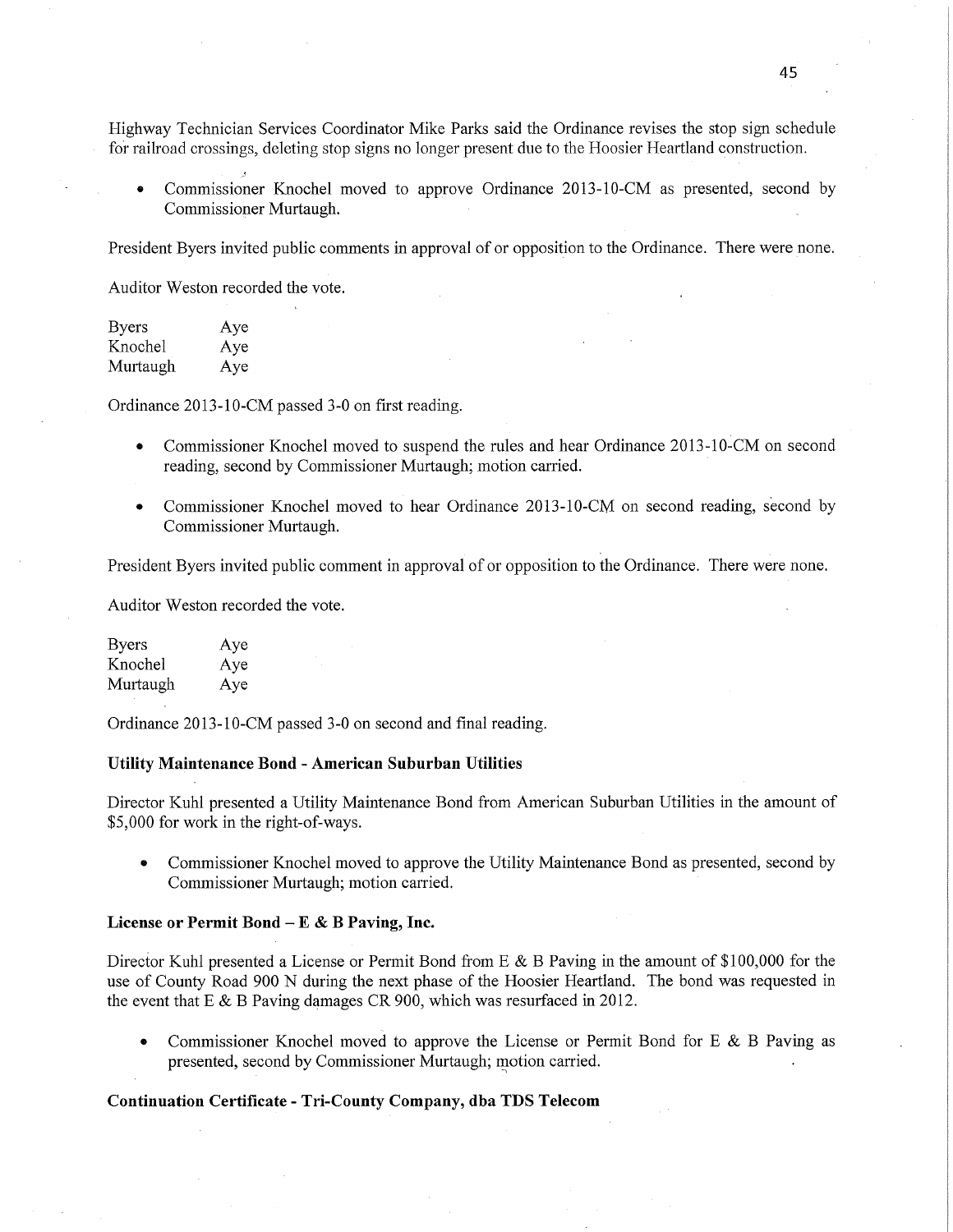Director Kuhl said the Continuation Certificate in the amount of \$5,000 is from Tri-County for work in the right-of-ways.

**' 0** Commissioner Knochel moved to approve the Continuation Certificate for Tri-County, dba TDS Telecom as presented, second by Commissioner Murtaugh; motion carried.

#### Continuation **Certificate — American** Paving and Asphalt

Director Kuhl said the Continuation Certificate is for American Paving and Asphalt to work in the rightof-ways.

*-* Commissioner Knochel moved to approve the Continuation Certificate for American **Paving** and **Asphalt** as presented, second by **Commissioner** Murtaugh; motion carried.

## **Covered Bridge Cértificatjon**

Director Kuhl said the certification is to verify there are no covered bridges in Tippecanoe County. The certification is needed because there is a special funding category for roads which have a covered bridge.

**0** Commissioner Knochel moved to approve the Covered Bridge Certification as presented, second by Commissioner Murtaugh; motion carried.

## *GRANTS* — Laurie Wilson **Permission** to **Accept Grant**

Grant Facilitator Laurie Wilson requested permission to accept a grant for TEMA in the amount of \$50,000 from the Indiana Department of Homeland Security **(IDHS)** to fund the District 4 **Administrative**  Coordinator in 2014. It is a renewal grant in the  $6<sup>th</sup>$  year.

• Commissioner Murtaugh moved to approve permission to accept the TEMA grant in the amount of \$50,000 as presented, **second** by Commissioner Knochel; motion carried.

Grant Facilitator Laurie Wilson requested permission to accept a grant with the Board of Commissioners. The grant provides a consent letter between the Commissioners and IDHS allowing IDHS to retain and spend \$410,562.01 of FFY 2011 SHSP grant funds on behalf of Tippecanoe County. The funds will support State Level Exercises scheduled for September, 2013 and June, 2014.

**0** Commissioner Knochel moved to approve permission to accept the grant as presented, second by Commissioner Murtaugh; motion carried.

#### *CLERK—* **Christa** Coffey **Sponsorship Agreement** for Bar **Association**

Clerk Coffey said the Tippecanoe County Bar Association requested her sponsorship for use of a courtroom for meetings on March 15 and April 30, 2013.

**0** . Commissioner Knochel moved to approve the Sponsorship Agreement for the Bar Association as presented, second by Commissioner Murtaugh; motion carried.

*COMMISSIONERS —* Janie Peters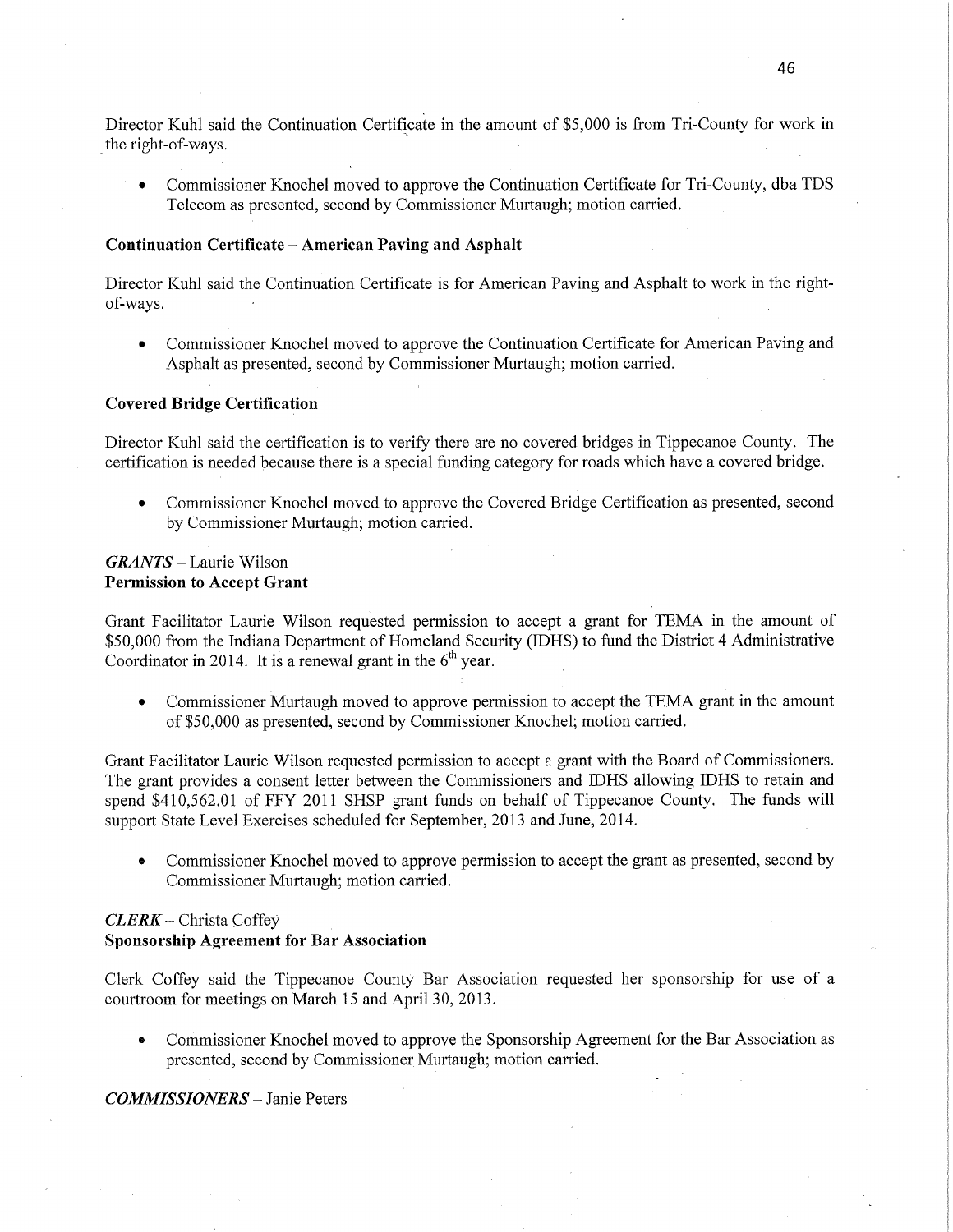## **Sponsorship Agreement** *- "Round* the *Fountain* Art *Fair"*

*Round* the *Fountain* Art Fair Committee Board Member Janie Peters requested approval of a Sponsorship Agreement for use of the Courthouse grounds on Saturday, May 25, 2013 for the *Round* the *Fountain* Art *Fair.* It is the 40<sup>th</sup> year; attendance is increasing and artists from all over the country are participating.

*0* Commissioner Knochel moved to approve the Sponsorship Agreement for the Art Fair as presented, second by Commissioner Murtaugh; motion carried.

## *TREASURER* —— Bob Plantenga **Maintenance Agreement** *—* Pitney **Bowes**

Treasurer Plantenga said there was a four year lease with Pitney Bowes for the inserter machine. The renewal is due on April 30, 2013 and a  $$100$  buy-out would provide ownership of the machine. Previously, approximately \$20,000 per year was paid for the lease payments. A maintenance agreement will cost \$4,876.28 per year. Approximately 300,000 inserts have been processed and the estimate is the machine will handle 3— 5 **million.** 60% of the usage is for property tax bills, the Auditor uses it for claim checks, the Assessor uses it, and it has been used for jury questionnaires.

**0** Commissioner Knochel moved to approve the Maintenance Agreement with Pitney Bowes as presented, second by Commissioner Murtaugh; motion carried:

# *RESOLUTION 2013-13-CM—* Joint Resolution **Approving Final Distribution** of Remaining **Assets**  for Wildcat **Creek** Solid **Waste Management District**

Attorney Luhman said in 2012, the Tippecanoe County Commissioners entered into a joint agreemen<sup>t</sup> with the Clinton County Board of Commissioners for dissolution of the Wildcat Creek Solid Waste Management District. The process is now concluded and Resolution 2013-13—CM authorizes the Controller to disperse the remaining **funds** and close the account. Tippecanoe County will receive 80.4% of the funds; Clinton County will receive **19.6%.** The Clinton County Board of Commissioners has adopted the joint Resolution.

**0** Commissioner Knochel moved to approve Resolution 2013—13-CM as presented, second by Commissioner Murtaugh; motion carried.

#### $WIC$ *LEASE*

WIC Director Colleen Batt requested final approval and signatures of the WIC lease at the Purdue West site. Attorney Luhman said the lease was previously approved by the Commissioners and also the Council.

**0** Commissioner Knochel moved to approve the WIC lease as presented, second by Commissioner Murtaugh; motion carried.

#### *UNFINISHED/NE W B USINESS*

Commissioner Murtaugh announced the Ivy Tech Founders Day 50<sup>th</sup> Anniversary celebration is Friday, March 22,2013. He congratulated them and thanked them for all the good things they do for the community.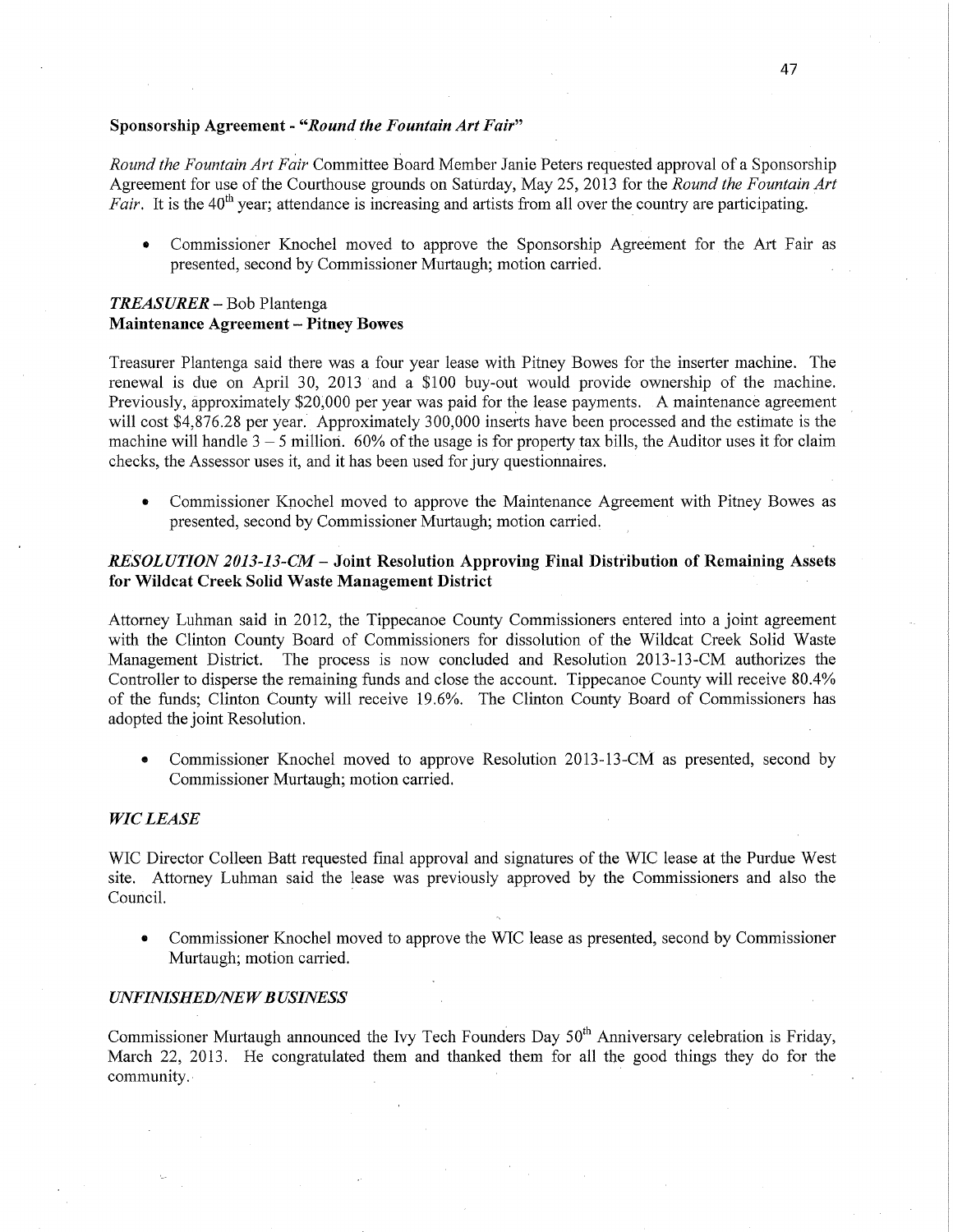# **REPORTS ON FILE**

The following reports are on file in the Commissioner's office.

Clerk of the Circuit Court

# **PUBLIC COMMENT**

As there were no public comments, Commissioner Knochel moved to adjourn.

Meeting adjourned at 10:30 a.m.

# BOARD OF COMMISSIONERS OF THE COUNTY OF TIPPECANOE

Byers, President D ávid

John L. Knochel, Vice President

Thomas P. Murtaugh, Member

ATTEST:

04/01/2013 Jehnifer Weston, Auditor

48